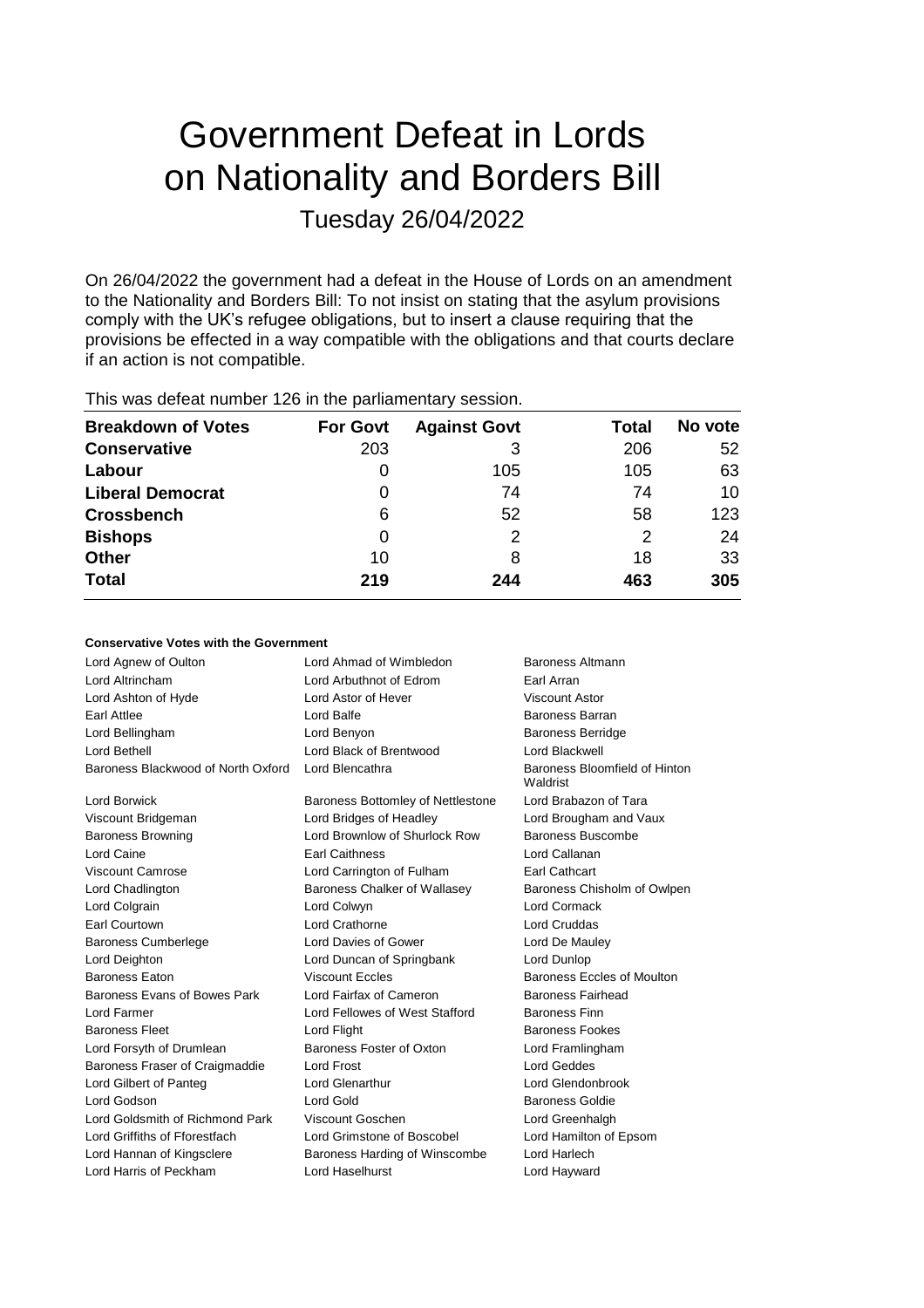Lord Henley Lord Herbert of South Downs Lord Hill of Oareford Lord Hodgson of Astley Abbotts Baroness Hodgson of Abinger Lord Holmes of Richmond Baroness Hooper Lord Horam Lord Howard of Lympne Lord Howard of Rising Earl Howe Lord Hunt of Wirral Lord James of Blackheath Baroness Jenkin of Kennington Lord Jopling Lord Kamall Lord Keen of Elie Lord King of Bridgwater Lord Kirkham Lord Lamont of Lerwick Lord Lancaster of Kimbolton Lord Lang of Monkton **Lord Lansley Lord Lang Carl Leicester Earl Leicester** Lord Leigh of Hurley **Lord Lexden** Lord Lexden Lord Lilley Earl Lindsay **Earl Lingfield** Earl Liverpool Lord Lucas Lord Mackay of Clashfern Lord Mancroft Baroness Manzoor Lord Marland Lord Marlesford Lord Maude of Horsham Lord McColl of Dulwich Baroness McGregor-Smith Lord McInnes of Kilwinning Baroness McIntosh of Pickering Lord McLoughlin Baroness Meyer **Baroness Mone** Baroness Mone **Duke of Montrose** Baroness Morgan of Cotes **Baroness Morris of Bolton** Lord Moylan Lord Moynihan Lord Naseby Lord Nash Baroness Neville-Jones Baroness Neville-Rolfe Baroness Newlove Baroness Noakes Lord Northbrook Lord Norton of Louth Lord Offord of Garvel **Lord Parkinson of Whitley Bay** Baroness Penn Lord Pickles **Baroness Pidding Lord Popat** Lord Popat Lord Porter of Spalding Lord Price Lord Ranger Baroness Rawlings **Example 2** Lord Reay **Baroness Redfern** Lord Ribeiro Lord Risby Lord Robathan Baroness Rock Lord Saatchi Baroness Sanderson of Welton Lord Sandhurst Lord Sarfraz Lord Sassoon Baroness Sater **Baroness Scott of Bybrook** Baroness Seccombe Lord Selkirk of Douglas Baroness Shackleton of Belgravia Lord Sharpe of Epsom Lord Sheikh **Baroness Shephard of Northwold** Lord Sherbourne of Didsbury Lord Shinkwin Lord Smith of Hindhead Lord Spencer of Alresford Lord Sterling of Plaistow Lord Stewart of Dirleton Baroness Stowell of Beeston Lord Strathcarron **Lord Strathclyde** Baroness Sugg Lord Suri **Lord Taylor of Holbeach** Lord Trefgarne Viscount Trenchard Lord True Lord Udny-Lister Lord Vaizey of Didcot Baroness Vere of Norbiton Baroness Verma Lord Wakeham Lord Wasserman Lord Wei Lord Wharton of Yarm Lord Whitby Lord Willetts Baroness Williams of Trafford Lord Wolfson of Tredegar Baroness Wyld Lord Young of Cookham Viscount Younger of Leckie

#### **Conservative Votes against the Government**

Lord Clarke of Nottingham Lord Dixon-Smith Viscount Hailsham

#### **Labour Votes with the Government**

#### **Labour Votes against the Government**

Lord Anderson of Swansea Baroness Armstrong of Hill Top Lord Bach Baroness Bakewell **Baroness Billingham** Lord Berkeley **Baroness Billingham** Baroness Blake of Leeds Baroness Blower Correct Lord Blunkett Lord Boateng Lord Bradley Lord Brooke of Alverthorpe Lord Browne of Ladyton **Lord Carter of Coles** Lord Cashman Lord Clark of Windermere Lord Coaker Lord Collins of Highbury Baroness Corston **Baroness Crawley Baroness Crawley** Lord Davidson of Glen Clova Lord Davies of Brixton **Lord Davies of Stamford** Baroness Donaghy Baroness Drake Lord Dubs Lord Dubs Lord Elder Lord Faulkner of Worcester Baroness Gale Lord Glasman Baroness Golding Lord Grantchester Lord Grocott Lord Hacking Viscount Hanworth Lord Harris of Haringey Baroness Healy of Primrose Hill Lord Hendy Contract Realism Baroness Henig

Baroness Chakrabarti Viscount Chandos Baroness Chapman of Darlington Lord Haworth **Baroness Hayman of Ullock** Baroness Hayter of Kentish Town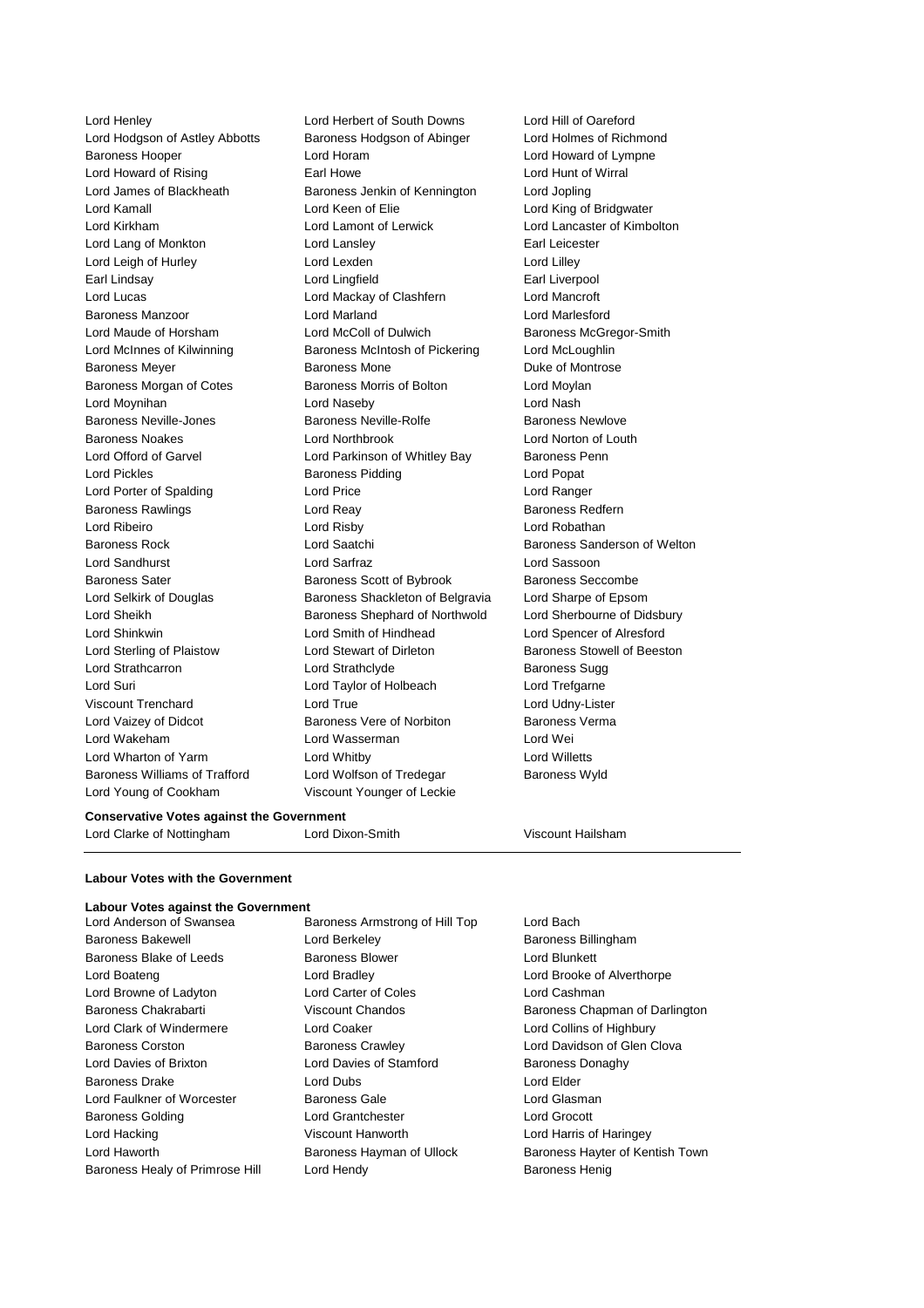| Lord Howarth of Newport        | Lord Hunt of Kings Heath      | Lord Hutton of Furness           |
|--------------------------------|-------------------------------|----------------------------------|
| Baroness Jones of Whitchurch   | Lord Jones                    | Lord Jordan                      |
| Lord Kennedy of Southwark      | Lord Khan of Burnley          | Lord Knight of Weymouth          |
| Baroness Lawrence of Clarendon | Lord Layard                   | Lord Lennie                      |
| Baroness Liddell of Coatdyke   | Lord Liddle                   | Lord Lipsey                      |
| Baroness Lister of Burtersett  | <b>Baroness Mallalieu</b>     | Lord Mandelson                   |
| Lord Maxton                    | Lord McAvoy                   | Lord McConnell of Glenscorrodale |
| Baroness McIntosh of Hudnall   | Lord McNicol of West Kilbride | <b>Lord Monks</b>                |
| Baroness Morgan of Huyton      | Baroness Morris of Yardley    | Lord Morris of Aberavon          |
| Lord Murphy of Torfaen         | <b>Baroness Nye</b>           | <b>Baroness Osamor</b>           |
| Lord Ponsonby of Shulbrede     | <b>Baroness Primarolo</b>     | <b>Baroness Prosser</b>          |
| Baroness Ramsay of Cartvale    | <b>Baroness Rebuck</b>        | Baroness Ritchie of Downpatrick  |
| Lord Robertson of Port Ellen   | Lord Rooker                   | Lord Rosser                      |
| Baroness Royall of Blaisdon    | <b>Baroness Sherlock</b>      | Lord Sikka                       |
| Lord Snape                     | Viscount Stansgate            | Baroness Taylor of Bolton        |
| <b>Baroness Thornton</b>       | Lord Touhig                   | Lord Triesman                    |
| Lord Tunnicliffe               | Lord Turnberg                 | Baroness Warwick of Undercliffe  |
| Lord Watson of Invergowrie     | <b>Baroness Wheeler</b>       | <b>Baroness Whitaker</b>         |
| Lord Whitty                    | Baroness Wilcox of Newport    | Lord Wood of Anfield             |
| Lord Woodley                   | Lord Young of Norwood Green   | Baroness Young of Old Scone      |
|                                |                               |                                  |

### **Liberal Democrat Votes with the Government**

| Liberal Democrat Votes against the Government |                                     |                                  |
|-----------------------------------------------|-------------------------------------|----------------------------------|
| Lord Addington                                | Lord Alderdice                      | Lord Allan of Hallam             |
| Baroness Bakewell of Hardington<br>Mandeville | <b>Baroness Barker</b>              | Lord Beith                       |
| Baroness Benjamin                             | Baroness Bonham-Carter of Yarnbury  | Baroness Bowles of Berkhamsted   |
| <b>Baroness Brinton</b>                       | Lord Bruce of Bennachie             | Lord Burnett                     |
| Baroness Burt of Solihull                     | Lord Clement-Jones                  | Lord Dholakia                    |
| <b>Baroness Doocey</b>                        | Baroness Featherstone               | Lord Foster of Bath              |
| Lord Fox                                      | Baroness Garden of Frognal          | Lord German                      |
| Earl Glasgow                                  | Lord Goddard of Stockport           | <b>Baroness Grender</b>          |
| Baroness Hamwee                               | Baroness Harris of Richmond         | <b>Baroness Humphreys</b>        |
| Lord Hussain                                  | Baroness Hussein-Ece                | Baroness Janke                   |
| Baroness Jolly                                | Lord Jones of Cheltenham            | Baroness Kramer                  |
| Lord Lee of Trafford                          | Baroness Ludford                    | Lord Marks of Henley-on-Thames   |
| Lord McNally                                  | Baroness Miller of Chilthorne Domer | Lord Newby                       |
| <b>Baroness Northover</b>                     | Lord Oates                          | <b>Lord Paddick</b>              |
| Lord Palmer of Childs Hill                    | <b>Baroness Parminter</b>           | <b>Baroness Pinnock</b>          |
| Lord Purvis of Tweed                          | Lord Razzall                        | Lord Redesdale                   |
| Lord Rennard                                  | Lord Roberts of Llandudno           | Baroness Scott of Needham Market |
| <b>Lord Scriven</b>                           | Lord Sharkey                        | Baroness Sheehan                 |
| Lord Shipley                                  | Baroness Smith of Newnham           | Lord Stephen                     |
| Lord Stoneham of Droxford                     | <b>Lord Storey</b>                  | Lord Strasburger                 |
| <b>Lord Stunell</b>                           | <b>Baroness Suttie</b>              | Lord Taylor of Goss Moor         |
| Lord Teverson                                 | Baroness Thomas of Winchester       | Lord Thomas of Gresford          |
| Viscount Thurso                               | Lord Tope                           | Baroness Tyler of Enfield        |
| Lord Verjee                                   | Lord Wallace of Saltaire            | <b>Baroness Walmsley</b>         |
| Lord Willis of Knaresborough                  | Lord Wrigglesworth                  |                                  |

### **Crossbench Votes with the Government**

| Lord Cameron of Dillington | Lord Curry of Kirkharle |
|----------------------------|-------------------------|
| Lord Green of Deddington   | Lord Hogan-Howe         |

| <b>Crossbench Votes against the Government</b> |                         |  |  |
|------------------------------------------------|-------------------------|--|--|
| Lord Aberdare                                  | Lord Alton of Liverpool |  |  |
| Lord Berkeley of Knighton                      | Lord Blair of Boughton  |  |  |
| Lord Brown of Eaton-under-Heywood              | <b>Baroness Bull</b>    |  |  |
| $1 - 1 - 2 - 1$                                | $10 - 10 = 10$          |  |  |

rd Blair of Boughton **Baroness Boycott** Lord Carlile of Berriew Viscount Colville of Culross Earl Courtenay of Devon Lord Craig of Radley **Viscount Craigavon Lord Cromwell** 

Baroness Deech Lord Kilclooney

Lord Anderson of Ipswich Lord Baroness Bull Baroness Campbell of Surbiton